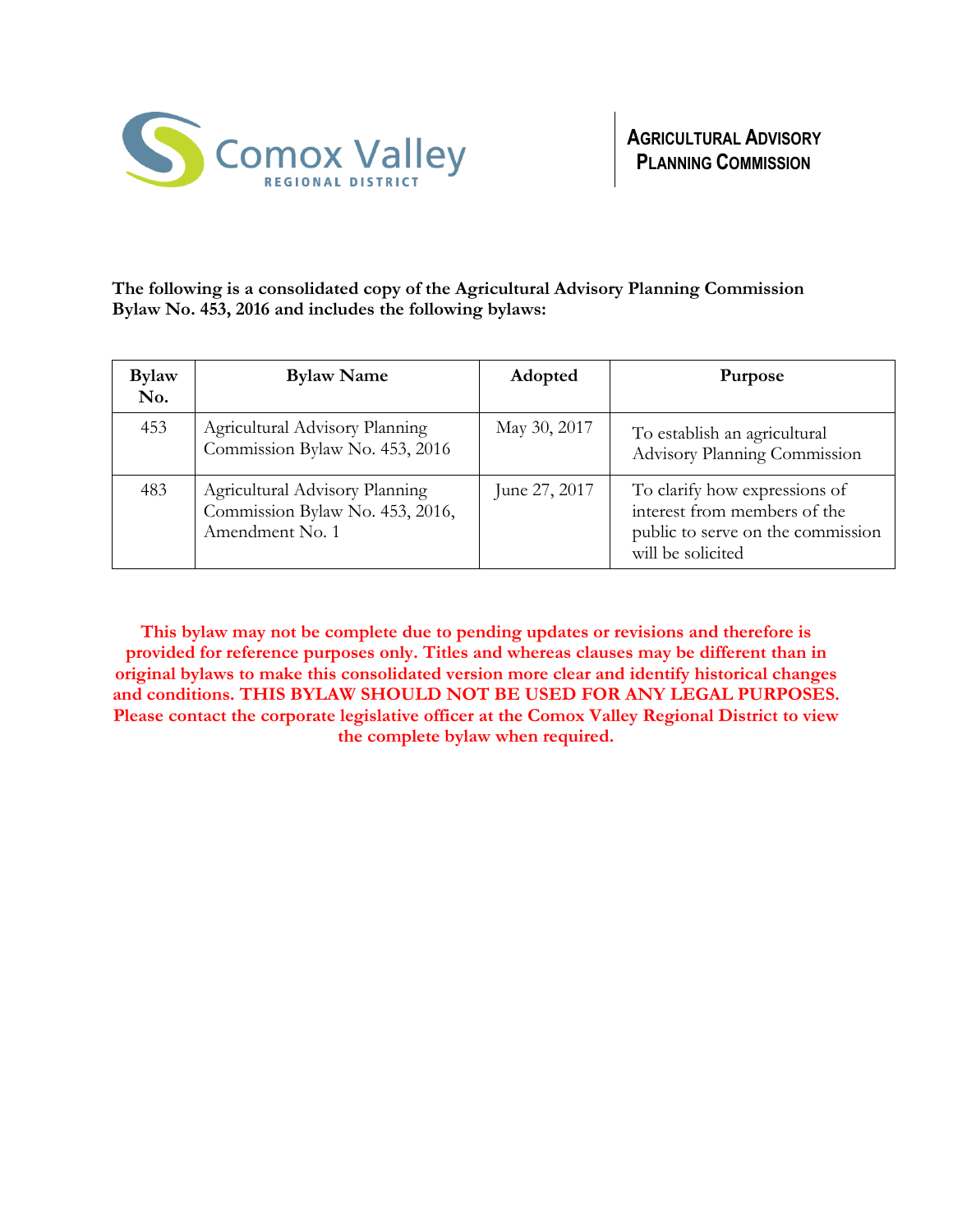# **COMOX VALLEY REGIONAL DISTRICT BYLAW NO. 453**

# **A Bylaw to Establish an Agricultural Advisory Planning Commission**

**WHEREAS** the board may establish an agricultural advisory planning commission pursuant to section 461 of the *Local Government Act* (RSBC, 2015, c. 1);

**NOW THEREFORE** the board of the Comox Valley Regional District in open meeting assembled enacts as follows:

#### **Establishment**

- 1. (1) The board of the Comox Valley Regional District hereby establishes the legislative framework for an agricultural advisory planning commission for its electoral areas.
	- (2) Subsequent to the adoption of this bylaw, an agricultural advisory planning commission may be brought into effect by the appointment of members under section 3 (membership and term of appointment).

#### **Function**

- 2. (1) The function of an agricultural advisory planning commission shall be to advise the board on all agricultural matters referred to it by the board or by the electoral area director as referred to in section 461 of the *Local Government Act (*RSBC, 2015, c. 1).
	- (2) The board or standing committee responsible for planning and land use management, may refer to the agricultural advisory planning commission, those matters referred to in section 461 of the *Local Government Act* (RSBC, 2015, c. 1.).
	- (3) The agricultural advisory planning commission will strive to promote and strengthen the long-term viability of agriculture in the Comox Valley and assist the electoral areas services committee and the board in achieving the goals and objectives included in the regional growth strategy and official community plan (OCP) as related to agriculture.

#### **Membership and term of appointment**

- 3. (1) Agricultural advisory planning commission shall consist of a minimum of three (3) and a maximum of nine (9) appointed members.
	- (2) The regional district will provide training for prospective agricultural advisory planning commission members.
	- (3) Expressions of interest from members of the public will be solicited through a public process which shall include invitations to local agricultural organizations, such as farmers' institute(s)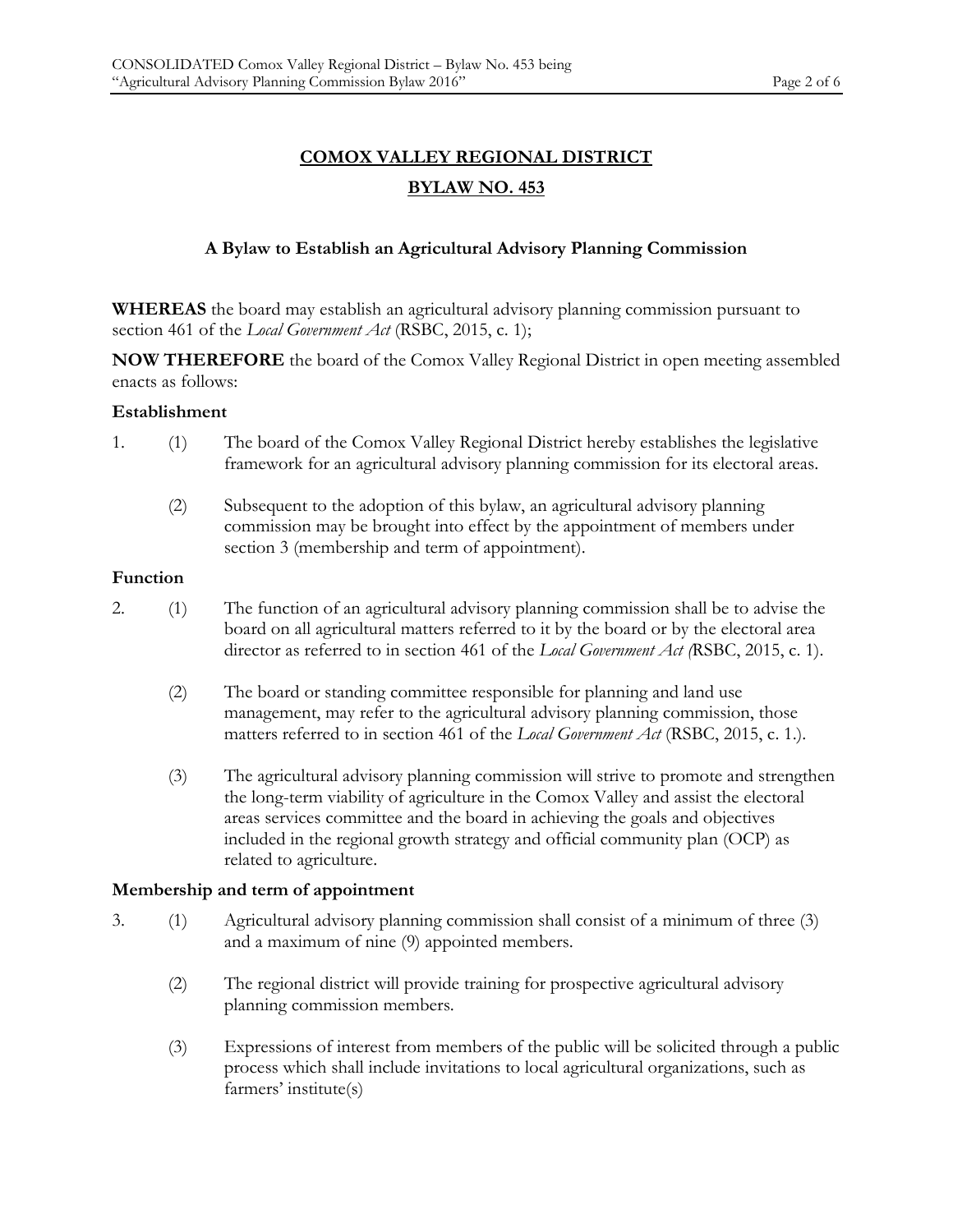- (4) The appointment of members to the agricultural advisory planning commission shall be by resolution of the board.
- (5) The term of office for agricultural advisory planning commission members shall commence at the time of appointment by resolution and end on the date of general local government elections. Members may be reappointed for a further term or terms. The board may, in its sole discretion, terminate the appointment of any member at any time.
- (6) Employees, directors, alternate directors, and approving officers of the regional district may not be appointed as members of the agricultural advisory planning commission, but they may attend meetings of the commission in a resource capacity.
- (7) All members of the agricultural advisory planning commission shall serve without remuneration.
- (8) Upon resignation, death, or removal of a member during his/her term of office, the board may appoint by resolution, a successor and the successor shall hold office during the remainder of the term of the vacating member.
- (9) As a condition of appointment, each member shall acknowledge in writing his or her obligations under this bylaw, the bylaws and policies of the regional district, and all applicable provisions of the *Community Charter* and *Local Government Act (*RSBC, 2015, c. 1), including but not limited to the conflict of interest requirements contained in division 6 of the *Community Charter*.
- (10) Each member shall attend each duly called meeting of the agricultural advisory planning commission. Any member who fails to attend three (3) consecutive meetings, unless the absence is because of illness or injury or is with leave of the board, will be deemed to have resigned from the commission.
- (11) In appointing members, the board shall strive to appoint active or retired farmers that reflect the agricultural diversity of the region in terms of geography, demographics and commodity groups.

## **Meetings**

4. (1) Meetings shall be called within one month of any application referred to the agricultural advisory planning commission by the board or planning committee of the regional district. The commission must consider any application referred to the advisory planning commission and a recommendation made to the board within 90 days of the date of referral to the commission, unless the application has been withdrawn. If no recommendation is made within that time, the board will consider the application without a recommendation from the commission. Nothing in this section precludes the board from considering any application at any time whether or not the application has been referred to the commission.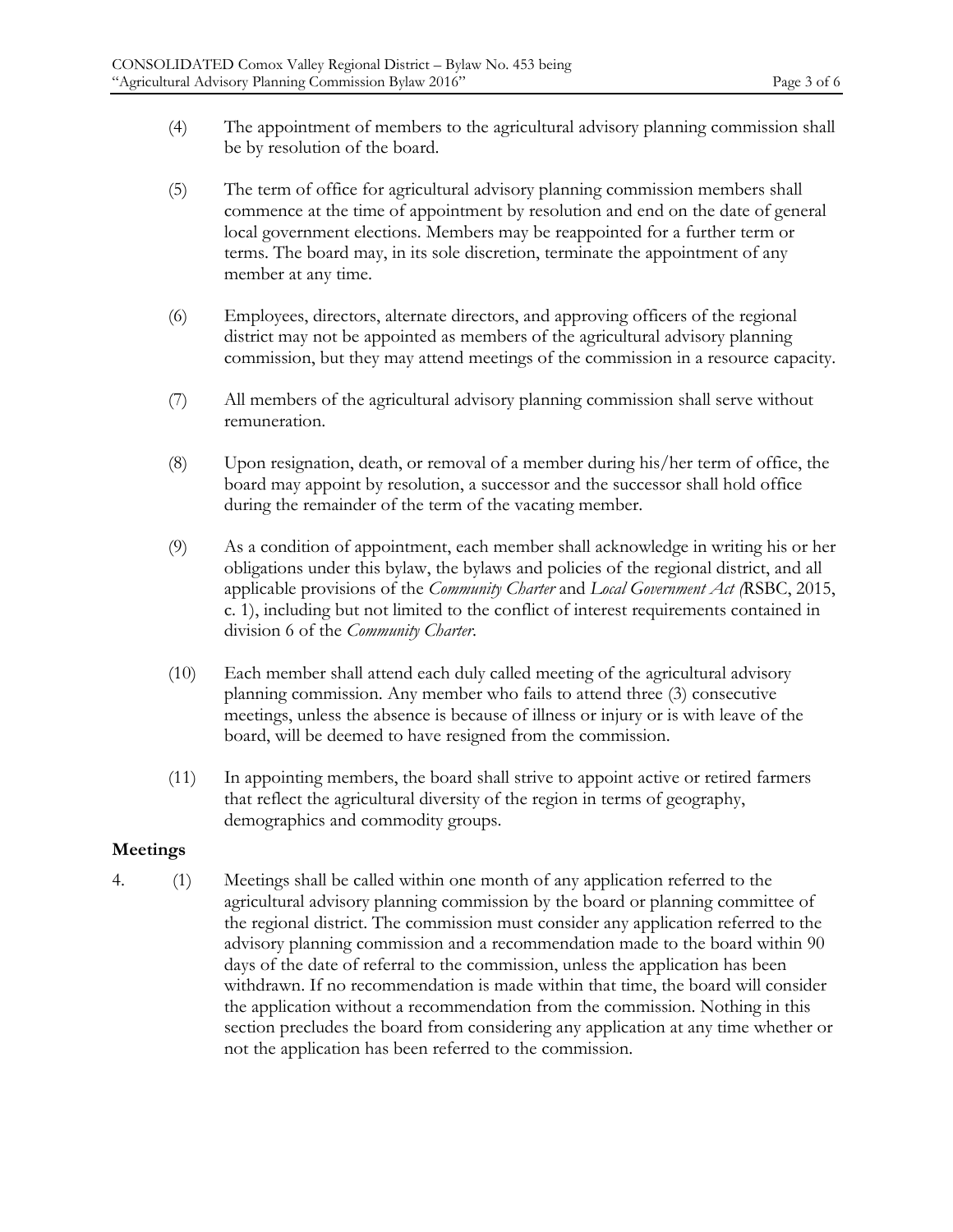- (2) A staff resource person shall forward copies of notices of, and agendas for, meetings of the advisory planning commission to all members of the commission, the electoral area directors, and the manager of legislative services of the regional district.
- (3) A majority of the agricultural advisory planning commission shall be deemed to be a quorum.
- (4) In the event that a quorum is not present within 30 minutes after the time appointed for a meeting, the names of those present will be recorded and the meeting shall be adjourned.
- (5) Unless otherwise specified by the board, the agricultural advisory planning commission will consider and provide advice to the Comox Valley Regional District on the following:
	- o applications initiated under the *Agricultural Land Commission Act*, which are considered by the board;
	- o applications to amend an OCP or zoning bylaw where the subject property is within or adjacent to the agricultural land reserve;
	- o applications for development permits regarding the protection of farming;
	- o major development proposals with potential impact on agriculture;
	- o comprehensive reviews, with respect to agricultural matters, of zoning bylaws, OCPs, and agricultural area plans; and
	- o other matters, as directed by the board.

### **Chair and secretary**

- 5. (1) The agricultural advisory planning commission shall choose, at the first meeting in each and every year, a chair from among its appointed members.
	- (2) The agricultural advisory planning commission shall choose, at the first meeting in each and every year, a secretary from among its appointed members.
	- (3) In the event the chair or secretary or both are not in attendance within 15 minutes after the time appointed for a meeting, the agricultural advisory planning commission shall appoint an acting chair and secretary or both for the duration of the meeting.

#### **Public representation**

- 6. (1) The planning department shall contact an applicant for a bylaw amendment or a permit, prior to the meeting of the agricultural advisory planning commission at which the bylaw amendment or the permit is to be considered, to advise the applicant of his entitlement to appear before the agricultural advisory planning commission. The planning department will forward the information to the applicant and the applicant will contact the advisory planning chair.
	- (2) A staff resource person, assigned to the agricultural advisory planning commission by the chief administrative officer, will attend agricultural advisory planning commission meetings, coordinate agricultural advisory planning commission affairs, provide information regarding agenda items and respond to requests for information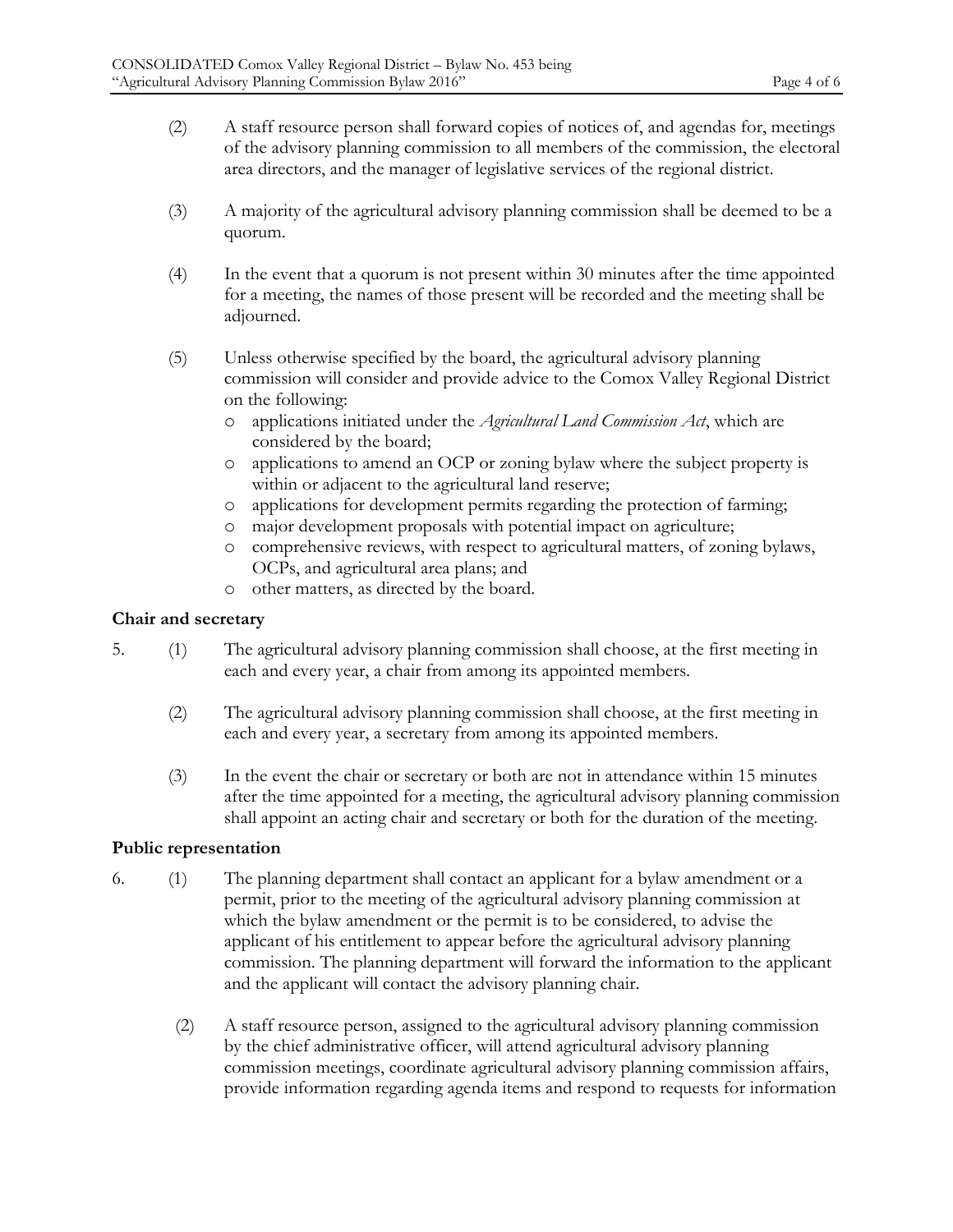regarding agenda items. The staff resource person may coordinate a site visit with the permission of the applicant.

3) As members may be privy to confidential information, such as personal information regarding applicants, property owners, or others, members shall faithfully, honestly, respectfully and impartially perform their duties and will not, except in the proper performance of their duties, disclose to any person any confidential information obtained as a member.

## **Minutes and recommendations**

- 7. (1) Minutes of the agricultural advisory planning commission shall contain the following information:
	- (a) date, time and location of the meeting;
	- (b) members of the agricultural advisory planning commission, both present and absent;
	- (c) other persons present for the duration of the meeting (i.e. electoral area director, planning staff member);
	- (d) items dealt with by the advisory planning commission;
	- (e) delegations who have made representation to the agricultural advisory planning commission;
	- (f) discussion of the item dealt with by the agricultural advisory planning commission;
	- (g) recommendations stating the following:
		- (i) item to be approved, with stated reasons; or
		- (ii) item to be recommended subject to various conditions, with conditions stated; or
		- (iii) item to be denied, with reasons stated;
	- (h) the mover and seconder of each recommendation recorded.
	- (2) Minutes of the agricultural advisory planning commission shall be submitted to the manager of legislative services of the regional district within ten (10) days following the meeting of the agricultural advisory planning commission and are to be signed by the chair and secretary of the commission.
	- (3) Minutes of the agricultural advisory planning commission shall be kept and maintained pursuant to the regional district procedure bylaw.
	- (4) Recommendations shall be adopted by a majority of the agricultural advisory planning commission members present.

## **Representation**

- 8. (1 ) The chair or his/her delegate of the agricultural advisory planning commission may, on behalf of the agricultural advisory planning commission, make representation, either verbally or in writing, to the regional district board or the standing committee responsible for planning and land use management.
	- (2) No member of the agricultural advisory planning commission shall, on behalf of the advisory planning commission, make representation, either verbally or in writing, to